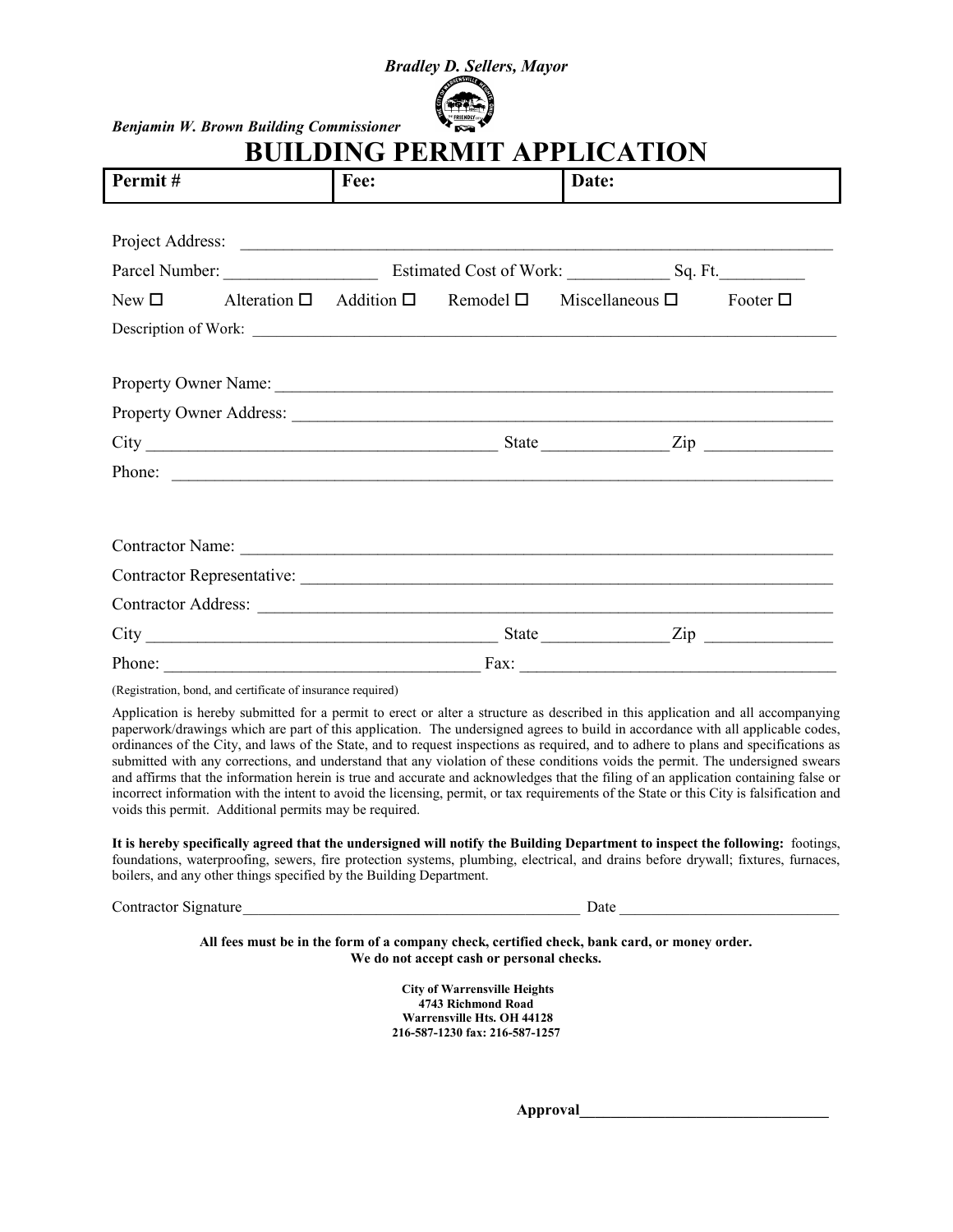#### **FOUNDATION ONLY PERMIT**

**Footer Foundation Only Permit** will require the permit fee and remaining balance of Engineering (Professional Service) Deposit. Construction and Landscaping Deposits will be due upon Rough Grade approval.

| <b>Foundation Permit</b>                                                           | Residential<br>\$100.00 | Commercial<br>\$200.00                                                                                                              |  |
|------------------------------------------------------------------------------------|-------------------------|-------------------------------------------------------------------------------------------------------------------------------------|--|
| <b>Engineering Deposit</b>                                                         | \$750.00                | \$1500.00                                                                                                                           |  |
| deposits are due before issuance of a building permit.                             |                         | Once <b>approval</b> is received for Phase I Footer Foundation Permit a Phase II Building Permit may be applied for and all further |  |
|                                                                                    |                         | Residential Subtotal $x 1.01 (1\% state surface) =$                                                                                 |  |
|                                                                                    |                         |                                                                                                                                     |  |
| <b>ADDITIONS</b>                                                                   |                         |                                                                                                                                     |  |
|                                                                                    |                         | Res - Sq. ft. of gross floor area of all stories $x$ \$0.35 = $(Minimum$150.00) + $100.00$ base fee =                               |  |
|                                                                                    |                         | Subtotal $\frac{\ }{}$ x 1.01 (1% state surcharge) =                                                                                |  |
|                                                                                    |                         |                                                                                                                                     |  |
|                                                                                    |                         | Subtotal $\frac{\text{N}}{\text{N}}$ x 1.03 (3% state surcharge) =                                                                  |  |
| <b>ALTERATIONS*</b>                                                                |                         | (Interior and exterior and/or exterior site alterations – includes fixed equipment, damage repair, fire damage repair,              |  |
| And roof replacements.                                                             |                         |                                                                                                                                     |  |
|                                                                                    |                         | <b>Res</b> - Valuation $\sqrt{$1000} = x $8.50 =$ (Minimum \$50.00) + \$100.00 base fee =                                           |  |
|                                                                                    |                         | Subtotal $\qquad x 1.01 (1\% state surface) =$                                                                                      |  |
|                                                                                    |                         | <b>Com</b> - Valuation $/ $1000 = x $15.00 =$ $(Minimum $250.00) + $100.00$ base fee                                                |  |
|                                                                                    |                         | Subtotal $x 1.03$ (3% state surcharge) =                                                                                            |  |
| <b>NEW CONSTRUCTION</b>                                                            |                         |                                                                                                                                     |  |
|                                                                                    |                         | <b>Res</b> - Sq. ft. of gross floor area (all stories) $x \text{ $60.35 =}$ (Minimum \$1500.00) + \$100.00 base fee=                |  |
| <b>NEW COMMERCIAL BUILDING STRUCTURES</b>                                          |                         | Subtotal $\frac{\ }{}$ x 1.01 (1% state surcharge) =                                                                                |  |
|                                                                                    |                         | <b>Com</b> - Sq. ft. of gross floor area (all stories) $x \text{ $6.40 =}$ (Minimum \$4000.00) + \$100.00 base fee =                |  |
|                                                                                    |                         | Subtotal $\frac{\ }{}$ x 1.03 (3% state surcharge) = $\frac{\ }{}$                                                                  |  |
|                                                                                    |                         |                                                                                                                                     |  |
| <u>SECONDARY, ACCESSORY, AND APPURTENANT STRUCTURES OR BUILDINGS</u>               |                         |                                                                                                                                     |  |
|                                                                                    |                         |                                                                                                                                     |  |
|                                                                                    |                         | Subtotal $x 1.01$ (1% state surcharge) =                                                                                            |  |
|                                                                                    |                         |                                                                                                                                     |  |
|                                                                                    | Subtotal                | $x 1.03$ (3% state surcharge) =                                                                                                     |  |
|                                                                                    |                         |                                                                                                                                     |  |
| Parking Lot Construction & Resurfacing or Drives: Per Valuation:                   |                         |                                                                                                                                     |  |
| <b>COM</b> – Valuation $\frac{\sqrt{$1000} - \text{x $15.00} - \text{y}_{100}}{2}$ |                         | (Minimum\$250.00)+\$100.00 base fee=<br>Subtotal $\overline{x}$ 1.03(3% state surcharge)=                                           |  |
| <b>ELEVATORS</b>                                                                   |                         |                                                                                                                                     |  |
| 1.                                                                                 |                         | The fee for any separate permit for erection, installation or placing of any elevator, lift, crane or derrick shall be as follows:  |  |
| state surcharge)=<br>2.                                                            |                         | <b>Freight elevators:</b> \$10.00 per story(Minimum fee \$25.00)+ \$100.00 base fee= Subtotal x 1% surcharge, $(3\%$ .              |  |
| state surcharge)=<br>3.                                                            |                         | <b>Cranes or Derricks:</b> $$25.00 + $100.00$ base fee=<br>Subtotal x 1% surcharge; (3% state Surcharge) =                          |  |
|                                                                                    |                         |                                                                                                                                     |  |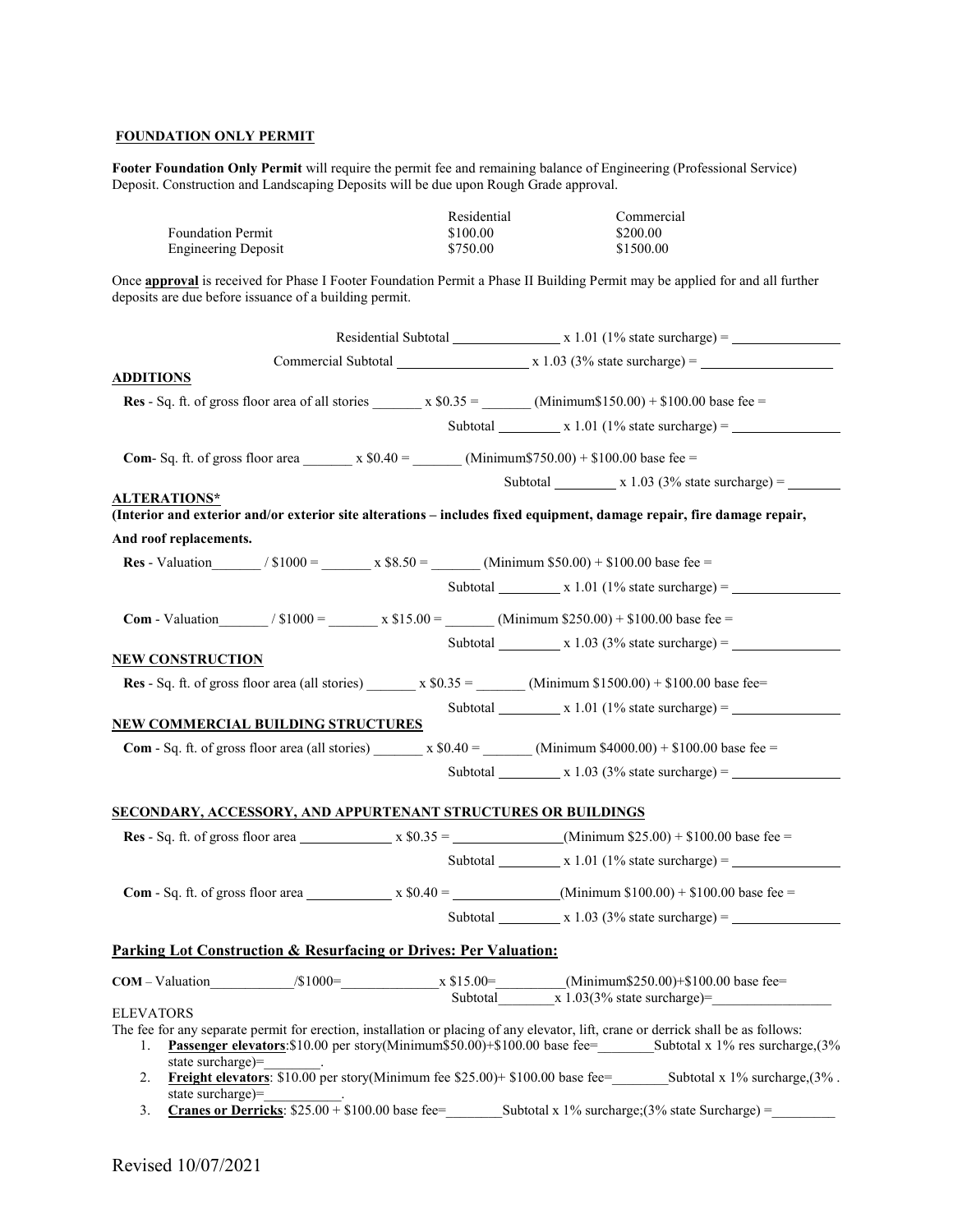# **Miscellaneous Building Permit Fees**

| <b>ITEM</b>                                                                               | <b>COMMERCIAL</b>             | <b>RESIDENTIAL</b>       | <b>PRICE</b> |
|-------------------------------------------------------------------------------------------|-------------------------------|--------------------------|--------------|
| <b>Base Fee* MUST INCLUDE IN FEE</b>                                                      | 1<br>$\omega$<br>$$100.00` =$ | $1$ (a) $100.00$         | \$100.00     |
| Antenna – communications tower                                                            | @ $$3000.00 =$                |                          |              |
| Antenna Satellite dish                                                                    | @ $$100.00 =$                 |                          |              |
| Antenna - Co-location on existing antenna                                                 | (a) $$600.00 =$               |                          |              |
| Apron new or replacement                                                                  | @ $$30.00 =$                  | @ $$20.00 =$             |              |
| Cranes or derricks                                                                        | @ $$25.00 =$                  |                          |              |
| Decks - exterior wooden (per sq. ft. of gross floor area) (Minimum<br>\$100.00)           | (a) $$0.25 =$                 | @ $$0.25 =$              |              |
| Driveways new or replacement                                                              | @ $$50.00 =$                  | (a) $$35.00 =$           |              |
| Driveway Resurfacing                                                                      |                               | $@$40.00=$               |              |
| Driveway widening                                                                         | @ $$40.00 =$                  | @ $25.00 =$              |              |
| Dumpsters, Construction or POD                                                            | $$100.00=$                    | $$50.00=$                |              |
| Dumpsters, Flexible *NO BASE FEE*                                                         | $$50.00=$                     | $$30.00=$                |              |
| Elevators - Passenger (per story) (Minimum \$50.00)                                       | @ $$10.00 =$                  | @ $$10.00 =$             |              |
| Elevators - Freight (per story) (Minimum \$25.00)                                         | @ $$10.00 =$                  | @ $$10.00 =$             |              |
| Fences up to 200 linear feet                                                              | @ $$50.00 =$                  | @ $$30.00 =$             |              |
| Fences over 200 linear feet                                                               | @ $$100.00 =$                 | @ $$40.00 =$             |              |
| Garage base new or replacement                                                            | @ $$50.00 =$                  | $\overline{a}$ \$20.00 = |              |
| Moving a building on rollers on a public street or portion thereof                        | @ $$2500.00 =$                | @ $$2500.00 =$           |              |
| Moving a building on carry-alls on a public street or portion thereof                     | (a) $$2500.00 =$              | @ $$2500.00 =$           |              |
| Moving a building without traveling a public street or portion thereof                    | @ \$1000.00 =                 | @ $$1000.00 =$           |              |
| Parking lot striping                                                                      | @ $$75.00 =$                  |                          |              |
| Periodic sales of stock or inventory in a U-6 district                                    | @ $$75.00 =$                  |                          |              |
| Public sidewalk                                                                           | $$14.00$ per bloc =           | \$7.00 per block=        |              |
| Retaining walls greater than 18" in height                                                | (a) $$100.00 =$               | @ $$30.00 =$             |              |
| Roof Mounted Solar Array                                                                  | \$500.00                      | \$300.00                 |              |
| Ground Mounted Solar Array                                                                | \$500.00                      |                          |              |
| Roof Mounted Wind Energy Facility                                                         | \$1000.00                     |                          |              |
| Ground Mounted Wind Energy Facility                                                       | \$2000.00                     |                          |              |
| Service Walks-Private                                                                     | $$14.00$ per block=           | \$7.00 per block=        |              |
|                                                                                           | Minimum \$200.00              | Minimum \$100.00         |              |
| Siding vinyl or aluminum or re-siding with other materials                                | $@200.00=$                    | $@100.00=$               |              |
| Steps/stairway replacement (ext. porches)                                                 | $@$100.00=$                   | $@50.00=$                |              |
| Storage Tanks 3,000 gallons or under                                                      | $@$30.00=$                    | $@$30.00=$               |              |
| Storage Tanks over 3,000 gallons and not more than 12,000 gallons                         | $@$40.00=$                    | $@$40.00=$               |              |
| Storage Tanks over 12,000 gallons and not more than 20,000 gallons                        | $@$50.00=$                    | $@550.00=$               |              |
| Storage Tanks over 20,000 gallons and not more than 50,000 gallons                        | $@$70.00=$                    | $@$70.00=$               |              |
| Storage Tanks over 50,000 gallons and not more than 100,000 gallons                       | $@$150.00=$                   | $@$150.00=$              |              |
| Swimming pools                                                                            | $@$500.00=$                   | $@$150.00=$              |              |
| Tent permits (canopies) up to 120sq. ft                                                   | $@$100.00=$                   | $@$50.00=$               |              |
| Tent Permits in excess of 120 sq. ft per tent                                             | @ $$200.00 =$                 | (a) $$100.00 =$          |              |
| Window Replacement                                                                        | \$100.00                      | \$100.00                 |              |
| Additional Inspections (Permit work fees will include a rough-in and final<br>inspection) | @ $$100.00 =$                 | @ $$100.00 =$            |              |
| <b>State Surcharge</b>                                                                    | Subtotal x 1%                 |                          |              |
|                                                                                           |                               |                          |              |
| <b>TOTAL</b>                                                                              |                               |                          |              |
|                                                                                           |                               |                          |              |
|                                                                                           |                               |                          |              |